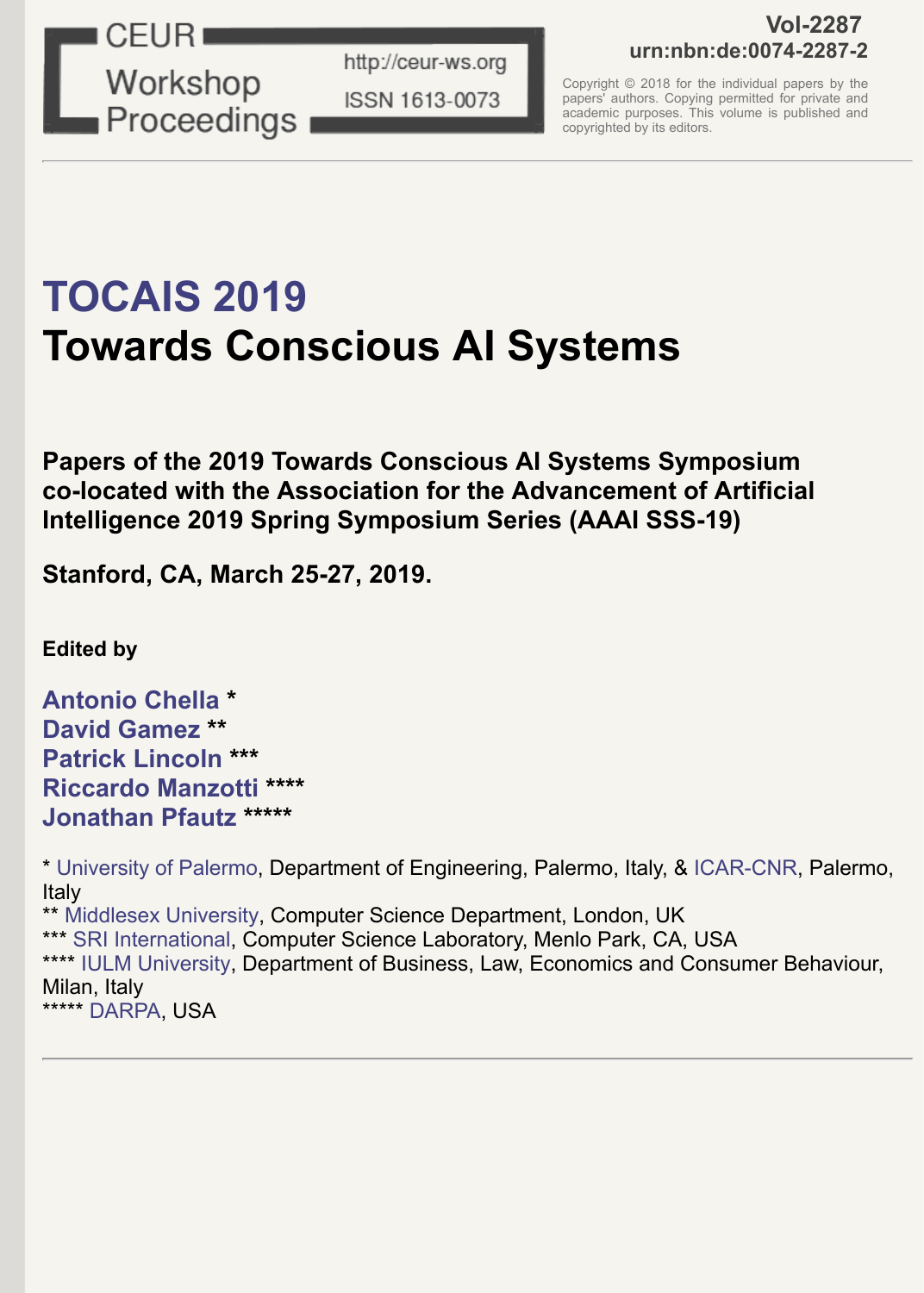# **Table of Contents**

■ [Preface](http://ceur-ws.org/Vol-2287/preface.pdf)

## **Short and Position Papers**

- **[Disorders of Artificial Awareness](http://ceur-ws.org/Vol-2287/short1.pdf)** *Thomas Parr*, *Danijar Hafner*, *Karl J. Friston*
- **[Testing for Synthetic Consciousness: The ACT, The Chip Test, The](http://ceur-ws.org/Vol-2287/short2.pdf)** Unintegrated Chip Test, and the Extended Chip Test Edwin Turner, Susan Schneider
- **[Homeostatically Motivated Intelligence for Feeling Machines](http://ceur-ws.org/Vol-2287/short3.pdf)** *Kingson Man*, *Antonio Damasio*
- [Artificial Agency Requires Attention: The Case of Intentional Action](http://ceur-ws.org/Vol-2287/short4.pdf) *Paul Bello*, *Kevin O'Neill*, *Will Bridewell*
- **[Introspective Learning, Reasoning, and Decision Making in NARS](http://ceur-ws.org/Vol-2287/short5.pdf)** Pei Wang, Xiang Li, Patrick Hammer
- [To Play with Feeling? The Opportunity of Aesthetics in Computational Musical](http://ceur-ws.org/Vol-2287/short6.pdf) **Creativity**

Geraint A. Wiggins

- [Dissociating Intelligence from Consciousness in Artificial Systems –](http://ceur-ws.org/Vol-2287/short7.pdf) Implications of Integrated Information Theory Graham Findlay, William Marshall, Larissa Albantakis, William Mayner, Christof Koch, Giulio Tononi
- [Towards Information-Theoretic Limits of the Global Neuronal Workspace](http://ceur-ws.org/Vol-2287/short8.pdf) **Architecture** Lav R. Varshney
- Towards Artificial *Phronesis*[: Some Potential First Steps Along the Road to](http://ceur-ws.org/Vol-2287/short9.pdf) Moral Agency Using Case Studies John Murray

# **Regular Papers**

- [Evolution of Conscious AI in the Hive: Outline of a Rationale and Framework](http://ceur-ws.org/Vol-2287/paper1.pdf) for Study *David Sahner*
- [Dynamical Emergence of Phenomenal Consciousness: an Outline of a](http://ceur-ws.org/Vol-2287/paper2.pdf) **Theory** *Roy Moyal*, *Shimon Edelman*
- [AI Consciousness](http://ceur-ws.org/Vol-2287/paper3.pdf) *Piotr Bołtuć*
- [Consciousness as Observed Capability A Triggered Perception Detectable](http://ceur-ws.org/Vol-2287/paper4.pdf) in Behavior *Jean E. Tardy*
- [Consciousness and Conscious Machines: What's At Stake?](http://ceur-ws.org/Vol-2287/paper5.pdf) *Damien Patrick Williams*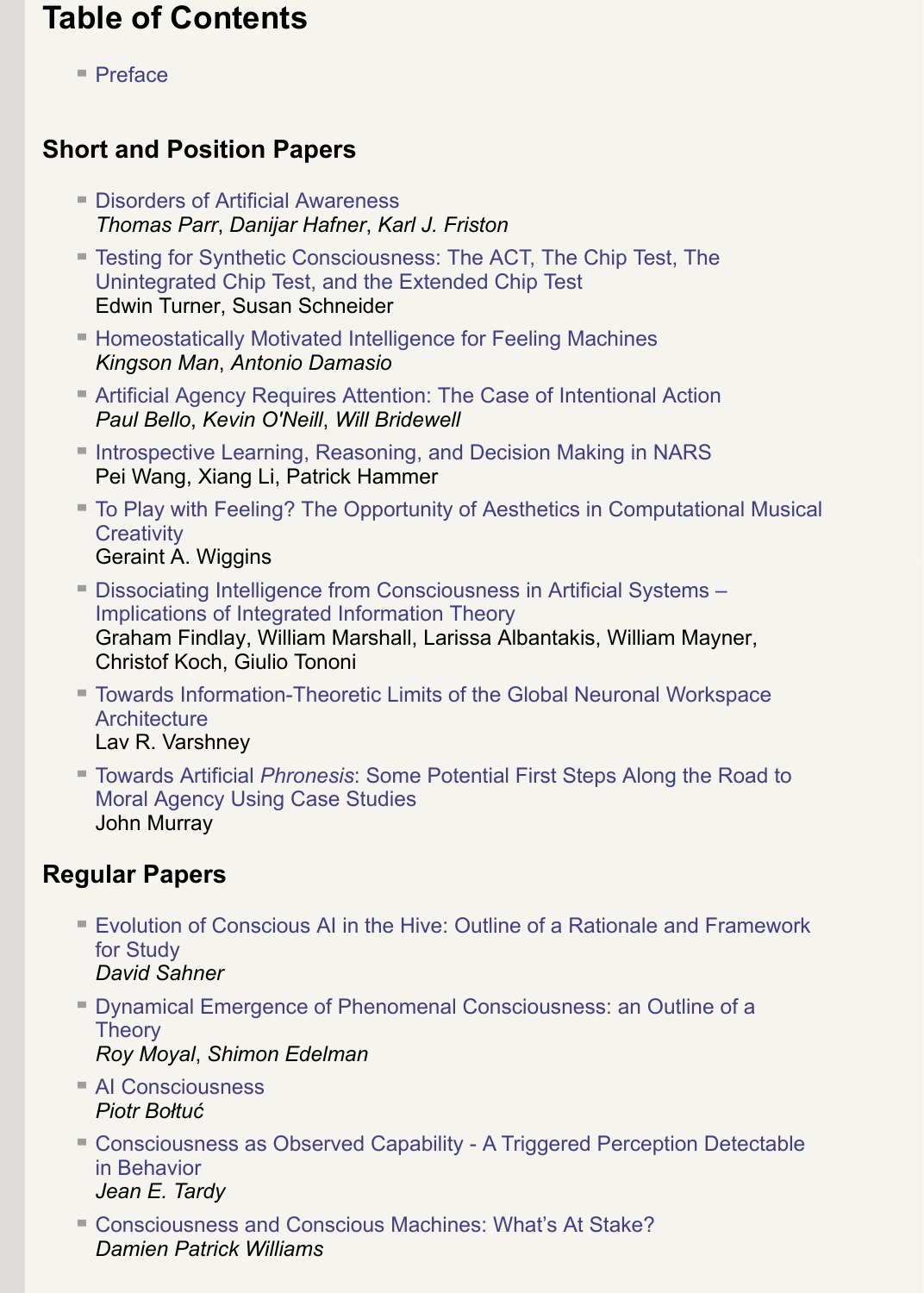- [Four Preconditions for Solving MC4 Machine Consciousness](http://ceur-ws.org/Vol-2287/paper6.pdf) *David Gamez*
- [Self-Awareness Implied in Human and Robot Intentional Action](http://ceur-ws.org/Vol-2287/paper7.pdf) *Cristiano Castelfranchi*, *Rino Falcone*
- [A Neurobiologically Inspired Plan Towards Cognitive Machines](http://ceur-ws.org/Vol-2287/paper8.pdf) *Jeffrey L. Krichmar*
- [No Brainer: Why Consciousness is Neither a Necessary nor Sufficient](http://ceur-ws.org/Vol-2287/paper9.pdf) Condition for AI Ethics *David J. Gunkel*
- [To Build Conscious Machines, Focus on General Intelligence: A Framework](http://ceur-ws.org/Vol-2287/paper10.pdf) for the Assessment of Consciousness in Biological and Artificial Systems *Henry Shevlin*
- **[The Role of Consciousness and Artificial Phron](http://ceur-ws.org/Vol-2287/paper11.pdf)ēsis in AI Ethical Reasoning** *John P. Sullins*
- [Accounting for the Minimal Self and the Narrative Self: Robotics Experiments](http://ceur-ws.org/Vol-2287/paper12.pdf) Using Predictive Coding *Jun Tani*
- [Why Artificial Consciousness Matters](http://ceur-ws.org/Vol-2287/paper13.pdf) *Matthew Crosby*
- [Inner Speech for a Self-Conscious Robot](http://ceur-ws.org/Vol-2287/paper14.pdf) *Arianna Pipitone*, *Francesco Lanza*, *Valeria Seidita*, *Antonio Chella*
- [Grounding Concepts as Emerging Clusters in Multiple Conceptual Spaces](http://ceur-ws.org/Vol-2287/paper15.pdf) *Roberto Pirrone*, *Antonio Chella*
- [A Physicalist Causally Oriented Foundation For a Conscious Machine Based](http://ceur-ws.org/Vol-2287/paper16.pdf) on the Spread Mind *Riccardo Manzotti*
- [A Conscious AI System Based on Recurrent Neural Networks Applying](http://ceur-ws.org/Vol-2287/paper17.pdf) Dynamic Information Equilibrium *Yasuo Kinouchi*, *Kenneth James Mackin*, *Pitoyo Hartono*
- [Conscious Enactive Computation](http://ceur-ws.org/Vol-2287/paper18.pdf) *Daniel Estrada*
- [Artificial Pain: Empathy, Morality, and Ethics as a Developmental Process of](http://ceur-ws.org/Vol-2287/paper19.pdf) **Consciousness** *Minoru Asada*
- [Using Tononi Phi to Measure Consciousness of a Cognitive System While](http://ceur-ws.org/Vol-2287/paper20.pdf) Reading and Conversing *Matthew Iklé*, *Ben Goertzel*, *Misgana Bayetta*, *George Sellman*, *Comfort*

*Cover*, *Jennifer Allgeier*, *Robert Smith*, *Morris Sowards*, *Dylan Schuldberg*, *Man Hin Leung*, *Amen Belayneh*, *Gina Smith*, *David Hanson*

- [Grounded Metacognitive Architectures For Machine Consciousness](http://ceur-ws.org/Vol-2287/paper21.pdf) *Ron Chrisley*
- **[Operationalizing Consciousness](http://ceur-ws.org/Vol-2287/paper22.pdf)** *Don Perlis*, *Justin Brody*
- [Consciousness and Understanding in Autonomous Systems](http://ceur-ws.org/Vol-2287/paper23.pdf) *Ricardo Sanz*, *Julita Bermejo-Alonso*
- [Artificial Phenomenology for Human-Level Artificial Intelligence](http://ceur-ws.org/Vol-2287/paper24.pdf) *Lorijn Zaadnoordijk*, *Tarek R. Besold*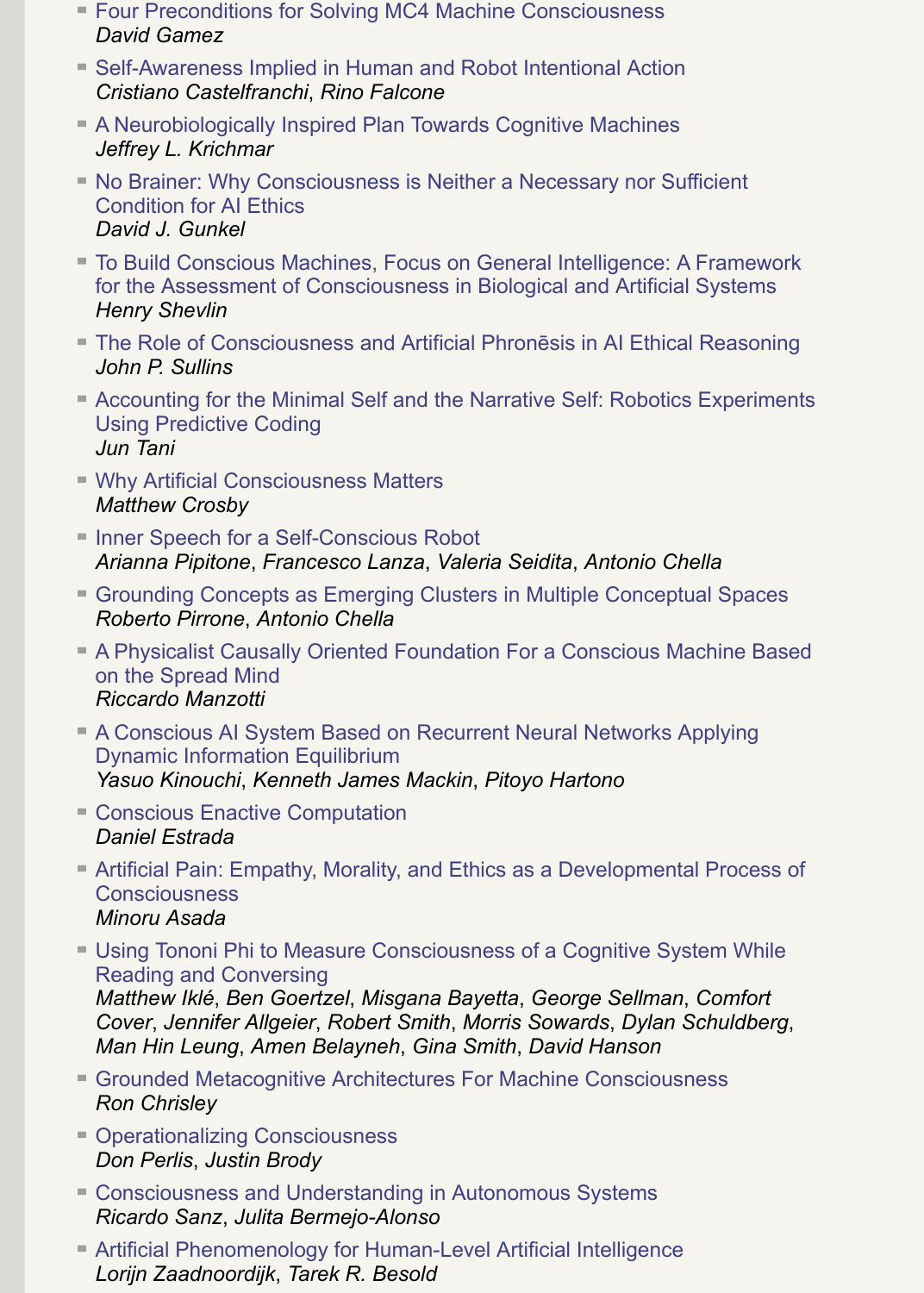- [Arousal and Awareness in a Humanoid Robot](http://ceur-ws.org/Vol-2287/paper25.pdf) *Christian Balkenius*, *Trond A. Tjøstheim*, *Birger Johansson*
- Introducing Λ [for Measuring Cognitive Consciousness](http://ceur-ws.org/Vol-2287/paper26.pdf) *Selmer Bringsjord*, *Naveen Sundar Govindarajulu*
- [Towards a Computable & Harnessable Model of Consciousness](http://ceur-ws.org/Vol-2287/paper27.pdf) *Naveen Sundar Govindarajulu*, *Selmer Bringsjord*
- [Can a Virtual Entity Support Real Consciousness, and How Might This Lead](http://ceur-ws.org/Vol-2287/paper28.pdf) to Conscious Robots? *Owen Holland*
- **[Phenomenal Experience and the Perceptual Binding State](http://ceur-ws.org/Vol-2287/paper29.pdf)** *Joscha Bach*
- **[Inferring and Conveying Intentionality: Beyond Numerical Rewards to Logical](http://ceur-ws.org/Vol-2287/paper30.pdf) Intentions** *Susmit Jha*, *John Rushby*
- [Reconsidering the "Artificial," the "Intelligent," and the "Conscious" in Artificial](http://ceur-ws.org/Vol-2287/paper31.pdf) Intelligence and Machine Consciousness through American Pragmatism *Johnathan Charles Flowers*
- [Time and \(Un\)conscious Processes Predictive Anticipatory Activity and](http://ceur-ws.org/Vol-2287/paper32.pdf) Potential Applications *Julia Mossbridge*
- [Independent Core Observer Model \(ICOM\) Theory of Consciousness as](http://ceur-ws.org/Vol-2287/paper33.pdf) Implemented in the ICOM Cognitive Architecture and the Associated Consciousness Measures *David J. Kelley*, *Mathew A. Twymon*
- **[Strong and Weak AI: Deweyan Considerations](http://ceur-ws.org/Vol-2287/paper34.pdf)** *Johnathan Charles Flowers*
- [A Collective Intelligence Research Platform for Cultivating Benevolent "Seed"](http://ceur-ws.org/Vol-2287/paper35.pdf) Artificial Intelligences *Mark R. Waser*

[2018-12-20: submitted by Antonio Chella, metadata incl. bibliographic data published under Creative Commons](http://creativecommons.org/publicdomain/zero/1.0/) CC0

2018-12-22: published on CEUR-WS.org |[valid HTML5|](https://validator.w3.org/nu/?doc=http%3A%2F%2Fceur-ws.org%2FVol-2287%2F)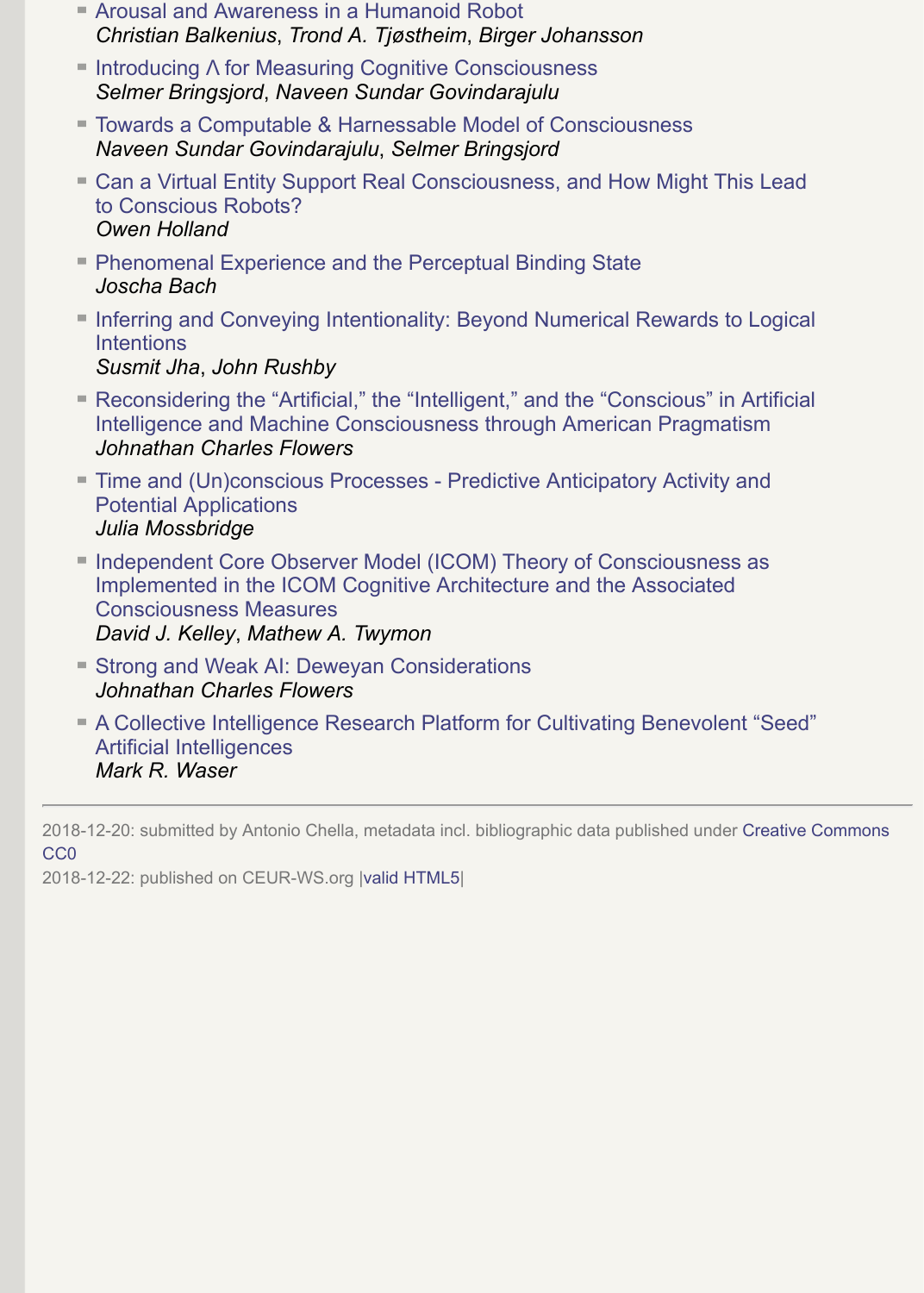#### Grounding Concepts as Emerging Clusters in Multiple Conceptual Spaces

Roberto Pirrone and Antonio Chella

Dipartimento dell'Innovazione Industriale e Digitale (DIID) Universit`a degli Studi di Palermo {roberto.pirrone, antonio.chella}@unipa.it <http://www.unipa.it/dipartimenti/diid>

Abstract. A novel framework for symbol grounding in artificial agents is presented, which relies on the key idea that concepts "emerge" implicitly at the perceptual level as clusters of points with similar features forming homogeneous regions in multiple perceptual Conceptual Spaces  $(pCS)$ . Such spaces describe percepts such as color, texture, shape, and position that in turn are the properties of the objects populating the agent's environment. Objects are represented in a suitable object Conceptual Space where all their features are composed together again using clustering in pCSs. Symbols will be learned from such a tensor space. A detailed description of both the framework and its theoretical foundations are reported and discussed in this work.

Keywords: Symbol Grounding · Conceptual Spaces · Clustering · Tensors

#### 1 Motivation and Theoretical Background

Symbol grounding [\[9\]](#page--1-0) is a fundamental research topic in both Cognitive Systems and Artificial Consciousness.In recent years, such a topic received great attention in the field of Human Robot Interaction (HRI) and Social Robotics, due to the development of a huge number of robotic architectures aimed at collaborating with humans [\[10\]](#page--1-1). Indeed, artificial agents engaged in highly interactive tasks do need a grounded i.e. "internal" representation of their percepts, despite of their embodiment, and the field of application [\[2](#page--1-2)[,3\]](#page--1-3). Eventually, we can state that the only way an artificial agent can have a private and subjective experience of the world that is a quale, it is through a set of quantitative measurements from its sensors even if there is a heated debate in philosophy and cognitive sciences about the properties and even the existence of qualia. Moving from the previous considerations, we present here a novel framework for symbol grounding based on the theory of Conceptual Spaces [\[5\]](#page--1-4) where clustering is used as the main perceptual process to devise homogeneous regions w.r.t. different sets of low level visual features like color, texture, shape, and position in the environment. Such regions are mapped as prototypical points in multiple *perceptual* Conceptual Spaces (pCS) describing each property with the same set of features.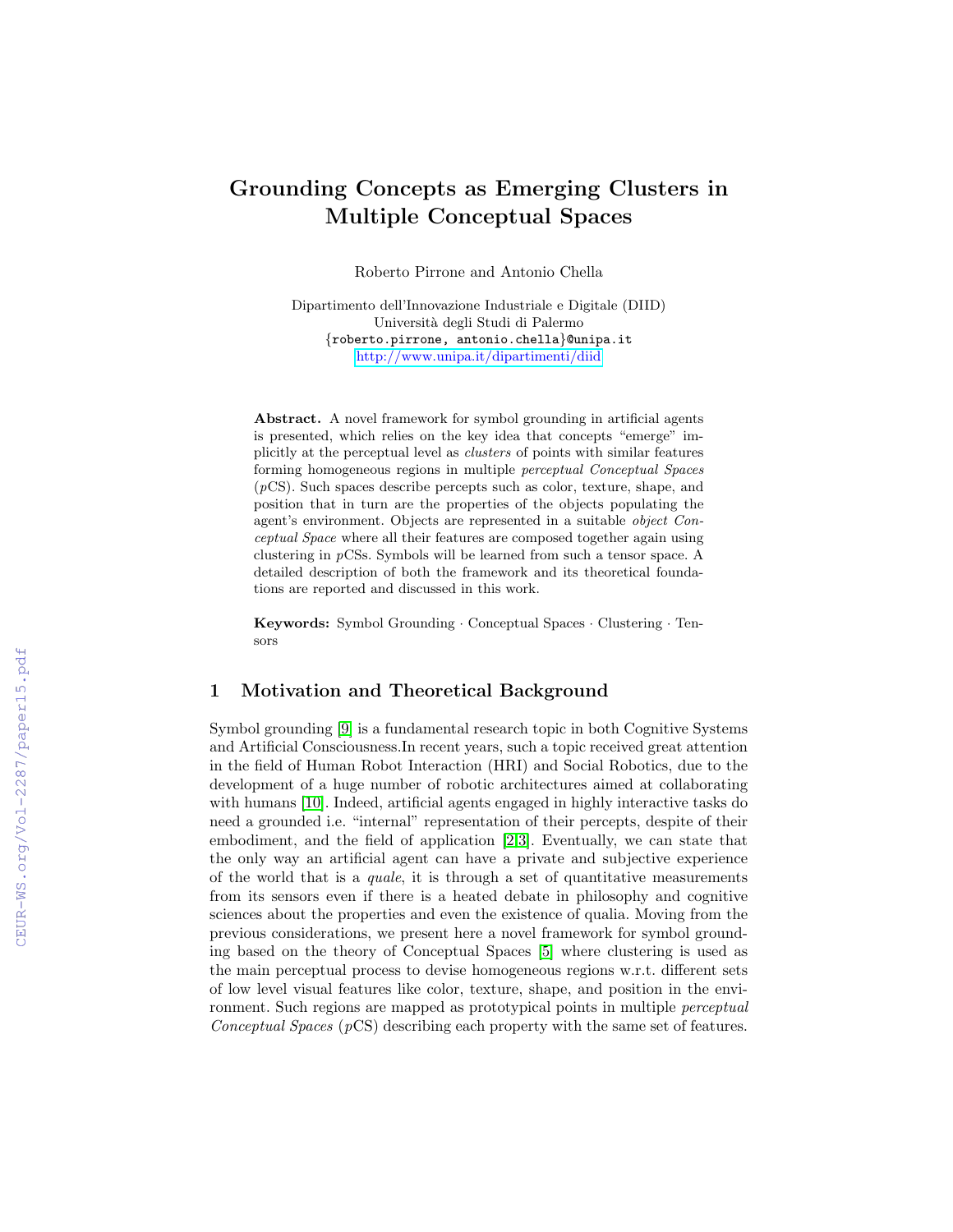#### 2 R. Pirrone et al.

Again, clustering in pCSs devises concepts as dense sets of points: cluster centers can be devised as the concept prototype, while the convex hull of each cluster represents the boundary of each concept. Objects in the environment are represented as tensors in a higher level object Conceptual Space (oCS) where the Kronecker product is used to represent the relation between an object and its visual features as well as the way in which such features are related with each other when forming the object's percept. Our framework is inherently motivated by the need of building a robot that is able to interact seamlessly with humans when performing a collaborative task. One of the core elements of consciousness is language so it is crucial to provide an artificial agent with the ability of grounding both the lexicon and the meaning related to the objects in the environment.

Many theories address language as one of the main traits of consciousness. In turn, language has to be grounded to the phenomenal experience to provide a meaning to words. In the Higher Order Syntactic Thought (HOST) theory of consciousness [\[14\]](#page-9-0), the conscious thoughts (in linguistic form) about thoughts on the world take place only if "first order" linguistic processing manipulates grounded symbols. This way, one feels that he/she is reflecting upon something in the world. Luc Steels [\[15\]](#page-9-1) supports the idea that consciousness is strictly related to language: language re-entrance is a semiotic circle where the speaker is also the hearer when he listens to a "inner voice". Steels proposes a symbol grounding procedure [\[16\]](#page-9-2) based on playing "language games" where two embodied artificial agents (i.e. two robots) generate the symbols for the topics they are talking about. Conceptual spaces are a widely accepted formalism to represent conscious qualia, and grounding them to the perception [\[4\]](#page-9-3). Nevertheless, while a CS describes well sensory perceptions like color or shape, claiming that the experience of a bird can be modeled using a "birds CS" defined as a subspace in  $\mathbb{R}^n$ where many heterogeneous but interrelated perceptions are simply juxtaposed, is a controversial position. Augello et al. [\[1\]](#page-9-4) claim that subjective experiences of the world (i.e. qualia) are inherently non linear, so they can not be suitably represented in linear vector spaces as CS are. In this work we support the position that complex perceptions composed by different sensory features have to be expressed "composing" the corresponding CSs, and we model symbol grounding as a learning process taking place in a tensor space generated by the Kronecker product of the feature vector spaces.

#### 2 The Proposed Framework

The steps of the proposed symbol grounding procedure are reported and detailed in the following.

- Perception : extraction of multiple low level features from the visual input, and clustering of emergent homogeneous regions.
- **Mapping in**  $pCS$  : cluster centers for each region are mapped as points in multiple CSs where the dimensions are the same as in the features.
- Building the object tensor in  $oCS$ : the vectors representing the object's properties in every pCS are composed in a single tensor through the Kro-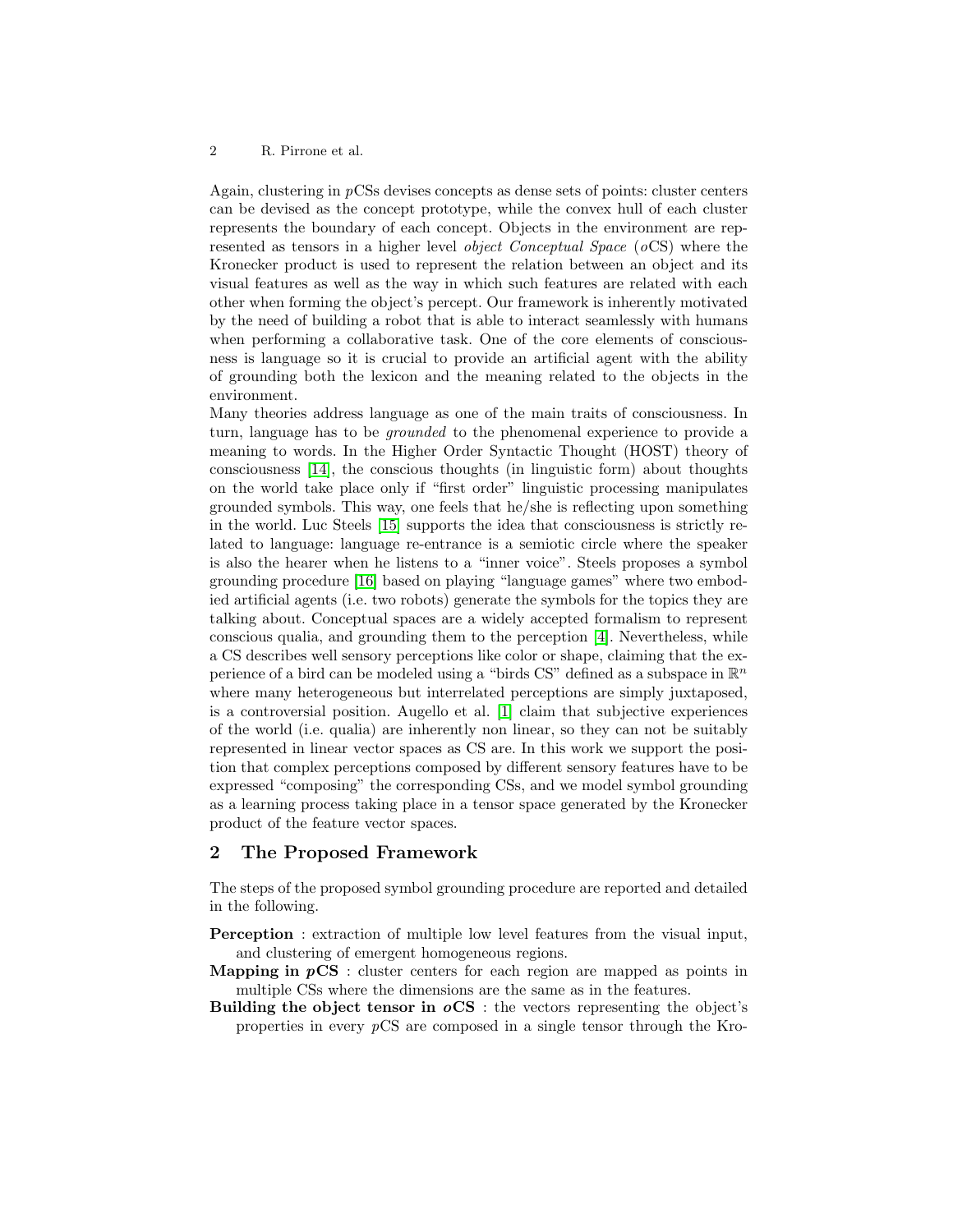necker product; multi-part objects are the mean of the tensors representing each part.

Learning symbols : a learning machine is used in this respect to bind tensors to their symbolic representation in a structured knowledge base where the relations between objects and their perceptual properties are made explicit.

Perception While grounding symbols to perception, an artificial agent may behave either in an *instructed* or in an *exploratory* way; in the first case a human points at a ROI, while referring to a symbolic description, and the agent performs symbol grounding explicitly as part of its interactive task. On the other hand, the agent may focus its attention to something new, thus trying to provide a meaning for such a percept. Often in this case, the agent already knows the symbols for a part of the perception (as an example "a red thing"). In both cases, the agent does not perform explicit pattern recognition processes, and we can think of its perception in a Gestalt perspective where pre-attentive grouping of low level features occurs, while visual attention intervenes just to constrain the search region in the visual array. We modeled such processes by extracting different low level features like color, shape, texture, and position from the visual input, and clustering them using density based approaches [\[13\]](#page-9-5) because in general such features are vectors in low dimensional spaces where the notion of distance is well defined. Several clusters emerge in each feature space, and each pixel can be labeled w.r.t. the cluster it belongs to; the image will be then segmented in regions whose pixels exhibit the same set of labels. Gaussian or fuzzy smoothing can be used to avoid little holes and removing outliers.

pCS Perceptual CSs are defined as a set of CSs where each perceptual property is defined by a series of dimensions that are the same features we extracted from the visual input; with this choice we want to address all the considerations made by Gardenfors about the best choice of the "quality dimensions" in a CS to describe sensory input. Features that are strictly linked to psychology of perception will be used, so color may be described using a perceptive color space such as  $La^*b^*$ , the principal curvatures  $(k_1, k_2)$  can be used to describe shape locally, while a suitable texture description could be obtained using Malik's textons [\[11\]](#page-9-6). Each region is mapped onto the set of pCSs as the center of the corresponding cluster where its pixels fall in; in this way clustering maintains its effectiveness to determine similar points in a  $pCS$ . Such points can now be regarded as both examples and counterexamples of some property value. Gardenfors partitions a CS using the Voronoi tessellation to create convex regions representing concepts, starting from some prototypes. New incoming examples and counterexamples modify the boundaries of such a tessellation; the Region Connection Calculus (RCC) endowed with a suitable definition of the "crisp relation" is used for reasoning about CSs [\[7\]](#page-9-7). In our framework, concepts are simply clusters in a pCS: reasoning using clusters is a more flexible approach than building a new Voronoi tessellation each time a new example is added in the CS. A concept has its prototype in the cluster's center, while it is bounded by the cluster's convex hull. Just a single new example falling away from the boundaries of the already known clusters is sufficient to generate a new one,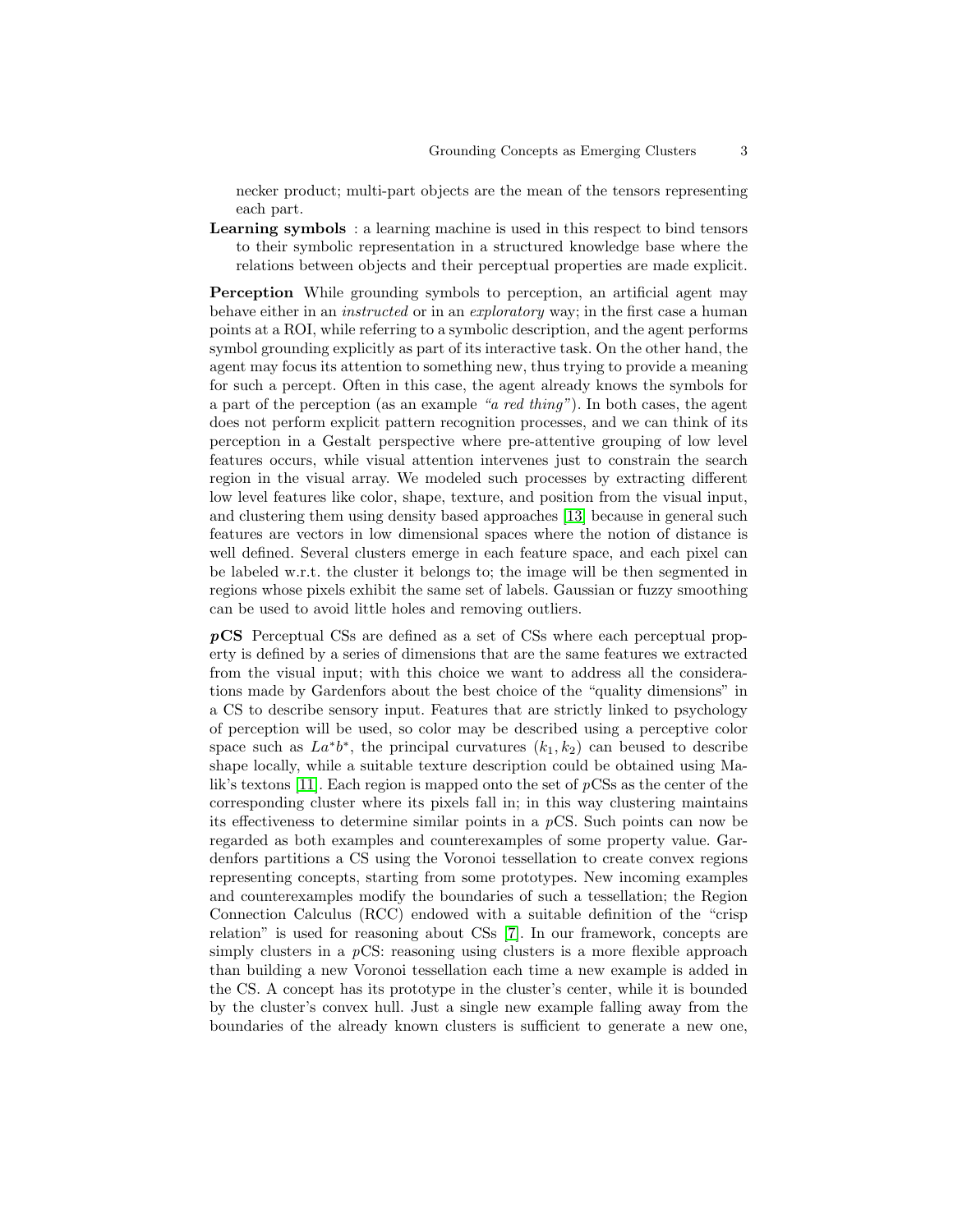#### 4 R. Pirrone et al.

while similar examples will fall close to each other, and the corresponding convex hull will change accordingly. We do not need particular reasoning primitives apart from the notion of a sample falling inside or outside a cluster, while the closeness of new examples to other clusters allows for describing their meaning in terms of previous knowledge i.e. "orange is like a bright yellow-red".

oCS Perceiving an object as the composition of its properties can not be modeled using a simple vector representation of all such properties joint together; a first objection is the "curse of dimensionality" in such a vector space, as the notion of distance looses significance as the size of such a space increases. As a consequence the main theoretical foundation of CS doesn't hold that is we can no more devise concepts as convex sets in the CS because we can't measure distances properly. Moreover, perceptual features influence each other: a color is perceived as darker or brighter as its surface orientation tilts towards to or away from the light source due to its curvature, and the same holds for the relation between texture and color. We want to address all the previous issues using tensors for representing objects in the environment. If we assume for the sake of simplicity that a generic object is described through a color  $c \in C$ , a shape  $s \in S$ , and a texture  $t \in T$ , the object itself will be represented as:

#### $\mathcal{O} = c \otimes s \otimes t$

where  $C, S$ , and  $T$  are the  $pCS$  for colour, shape, and texture respectively, while ⊗ represents the Kronecker product in its usual definition. Given that  $\mathbb{M}_{h,k}$ refers to the space of the matrices of order  $(h, k)$ , and  $v \in M_{m,1}$ ,  $w \in M_{n,1}$ , their Kronecker product  $v \otimes w \in M_{m,n}$  is a matrix whose rows are in the form  $v_i \cdot w^T$ ,  $i \in 1, \ldots, n$ . The previous definition can be extended along multiple products. As it is well known, tensor spaces defined in this way have a vector space structure so an inner product along with an induced norm can be defined, and it is possible to think about an *object Conceptual Space* where the convexity requirement already holds. The ⊗ product expresses a way in which properties "modulate" each other. From a computational point of view, even if we will possibly compute distances in the oCS to judge similarity between a couple of objects, we do not need to perform any explicit clustering procedure in such a space because it is encoded by the learning procedure that actually binds symbols to objects. The Kronecker product is a way to express the mutual influence of the perceptual properties in forming the subjective experience of the object. Tensors account also for objects defined by a subset of properties i.e. the symbol "ball" will correspond to tensors where the shape dimension is in some sense prevalent, because all such tensors will have their s vectors falling near the same prototype in the shape  $pCS$  corresponding to the symbol "round". Eventually, also single properties may have their tensor representation in the  $\alpha$ CS thus allowing for the same process being used to learn both property and object symbols. In real cases, an object falling into the ROI investigated by the agent will be segmented in multiple regions i.e. a cup will result in two tensors accounting for both the convex and the concave side of the cup itself, while they will have the same color and texture. In such cases, the tensor resulting from the mean between the parts will be taken into consideration.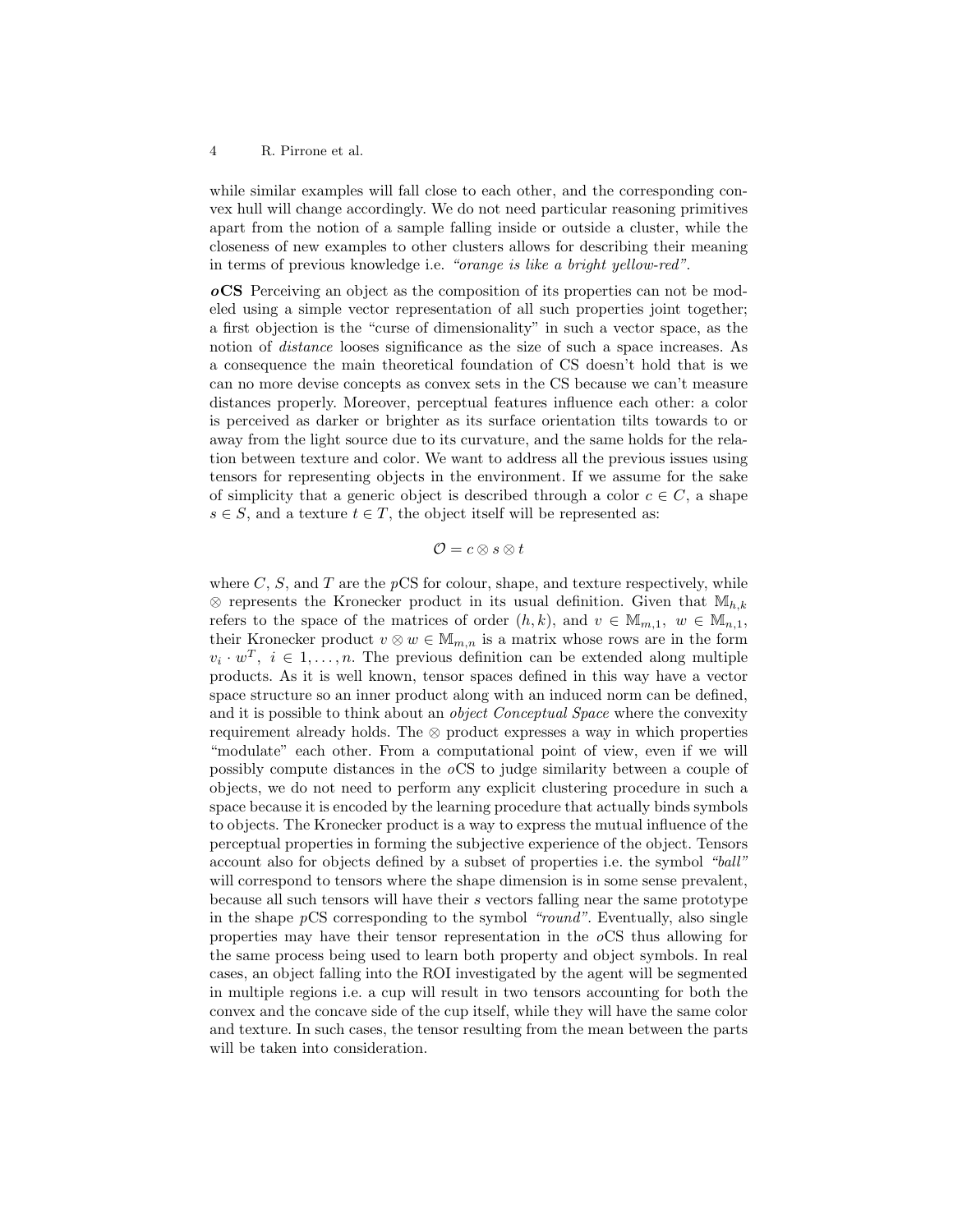Learning symbols in a Structured KB As the artificial agent can be either instructed to learn symbols or it can discovery new objects in the environment, both supervised and unsupervised learning should take place to bind symbols with their tensor representation. There are two main learning schemes in our view that best suit to implement such step in the grounding procedure: Support Vector Machines (SVM) using RBF kernel, and Convolutional Neural Networks (CNN) [\[8\]](#page-9-8). SVM are very good classifiers also with several classes; new classifiers can be instantiated when new clusters emerge in the pCSs so that current classifier ensemble starts rejecting examples as outliers in the  $\alpha$ CS. Moreover, RBF kernels proved to be very good for learning categories described as a prototype vector along with a bounded region in the feature space [\[16\]](#page-9-2). On the other hand, CNN are learning machines devoted to tensors; they are trained only in a supervised way, but the output layer can be arranged to accommodate for learning a limited number of unknown classes. An OWL ontology will be used to store the symbolic knowledge of the agent; here the relation between the objects and their perceptual features will be represented explicitly. It is worth noting that the agent learns frames whose structure is of the form  $Object$ :  $\langle has colour, has shape, has texture \rangle$ . Such structures have been widely investigated in Computational Linguistics to enable verbalization trough the use of Construction Grammars (CxG). Construction poles are a well suited structure to host the bind between symbols as the meaning of a "surface form" made by a numerical embedding representing perception. Some of the authors already proposed an OWL axiomatization process [\[12\]](#page-9-9) for producing constructions in the Steels' Fluid Construction Grammar (FCG) [\[17\]](#page-9-10). The similarity (i.e. closeness) between the embeddings can be used suitably to guide the unify-and-merge procedure, which selects constructions in the FCG production step.

#### 3 Conclusions and Future Works

We are currently developing our framework on an Aldebaran Pepper robotic platform using the Python programming language and ROS. Here we report some final considerations about our proposal. Clustering in CSs is an effective technique for manipulating concepts: apart from binding symbols, the geometric relations between clusters in the  $pCS$  allow for learning also imprecise expressions like "a sort of" or "similar to". Also spatial language can be accounted for, when using a  $pCS$  for expressing position. In a HRI scenario, there is no spontaneous lexicon formation. Symbols are already in the mind of the instructor, while new symbols can acquire their meaning through similarity with the properties of other symbols. Our learning through interaction scheme is compliant to the notion of "Meeting of Minds" proposed by Gardenfors [\[6\]](#page-9-11): our framework allows the agent to reach a fixpoint with the instructor in a scenario where the attention is pointed at something new; the instructor will name the new object, but in general its features will fall into known properties, and the agent will form a tensor representation of the object that is partially similar to something already known. In turn, the meaning will be grounded to known objects with some degree of uncertainty i.e. "an egg is a sort of white/brown smooth ball".